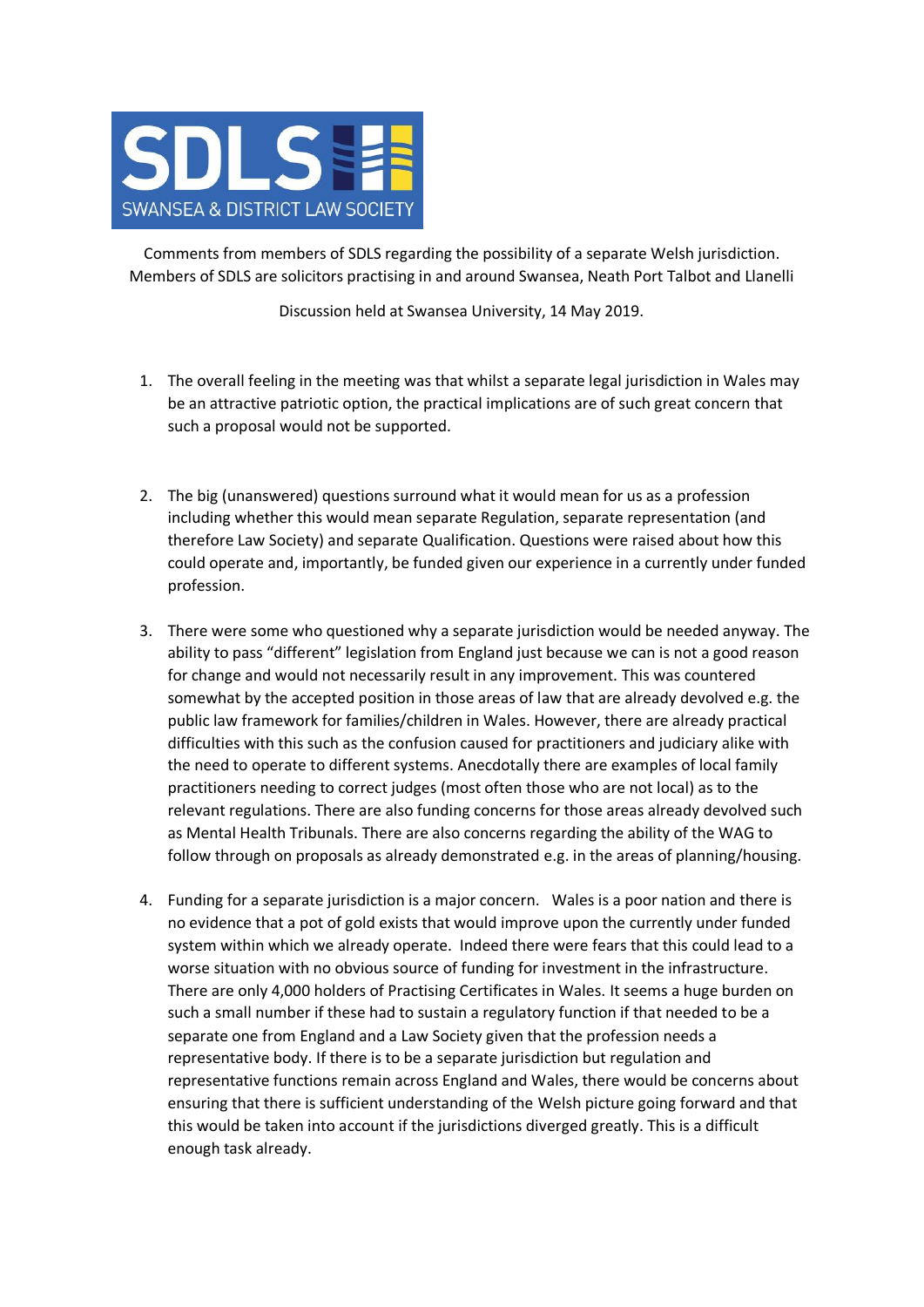- 5. Grave concerns were raised regarding the question of whether a separate jurisdiction would result in the need for a separate qualification. If so, this has far reaching consequences. Assuming this would need to be undertaken by law departments in Welsh Universities, how would this impact upon them? If they need to offer both Welsh and English qualifications how would they fund this? In particular if they focused more on a Welsh jurisdictional syllabus there is a high risk that this would have a negative impact upon their ability to attract non Welsh students. This could make their institutions less attractive to the non-Welsh, and particularly the global market given a high reliance already upon foreign students and their current business plans which are looking to extend this.
- 6. It is felt that there would also be an impact upon the number of training contracts available as this sort of proposal would always hit smaller firms hardest and their ability to attract and train future members of the profession would be put in doubt. The likelihood of young lawyers wishing to be trained in Wales if this limited their career horizons would only worsen the current limitations on available training contracts in Wales.
- 7. For those in practice already the prospect of needing further study/qualifying exams or the like is considered unattractive. Whilst some present at the meeting quoted other examples of dual qualifications being eminently doable the greater concern in the room is that this would be an enforced position on many who would not out of choice wish to take further qualifications mid-career. There was also a concern raised by those who have moved to Wales from England and whether this would have prevented or at least created obstacles to their move (and this would apply vice versa).
- 8. Longer term, there is the question of how we would find (and fund) suitably qualified members of the judiciary given that there is such a small pool of practitioners in Wales anyway. There are fears that a separate jurisdiction would not attract the most ambitious and talented practitioners who would likely be tempted to leave Wales to join global firms based in England with global opportunities and salaries to match. Not only does this have an impact on Welsh practitioners risking a "second class" reputation but would also impact upon the quality of the judiciary who would be appointed from those who have "remained behind".
- 9. Most firms in Wales (outside of Cardiff) are Welsh based with no offices in England. This does not however mean that we do not have clients in England and we rely upon that fee income. Those present at the meeting who have a significant client base in England were extremely concerned about any possible impact on their ability to carry on their business in this way. Perceived difficulties and the perception of any additional levels of bureaucracy are as worrying for them as actual difficulties. We do not want Wales to look like a place where it would be more difficult to do business.
- 10. Overall the meeting concluded that a proposal for a separate jurisdiction was not a positive development as the possible negative impacts outweigh any potential benefits. Any extra financial or administrative burdens would hit smaller firms particularly hard in a climate where they are already struggling. This is already contributing to the advice deserts and poorer access to justice for those in more rural areas. The practitioners at this meeting could not see that a separate jurisdiction (however constituted) would bring them any obvious benefits but would likely result in extra unwelcome layers of bureaucracy and expense.